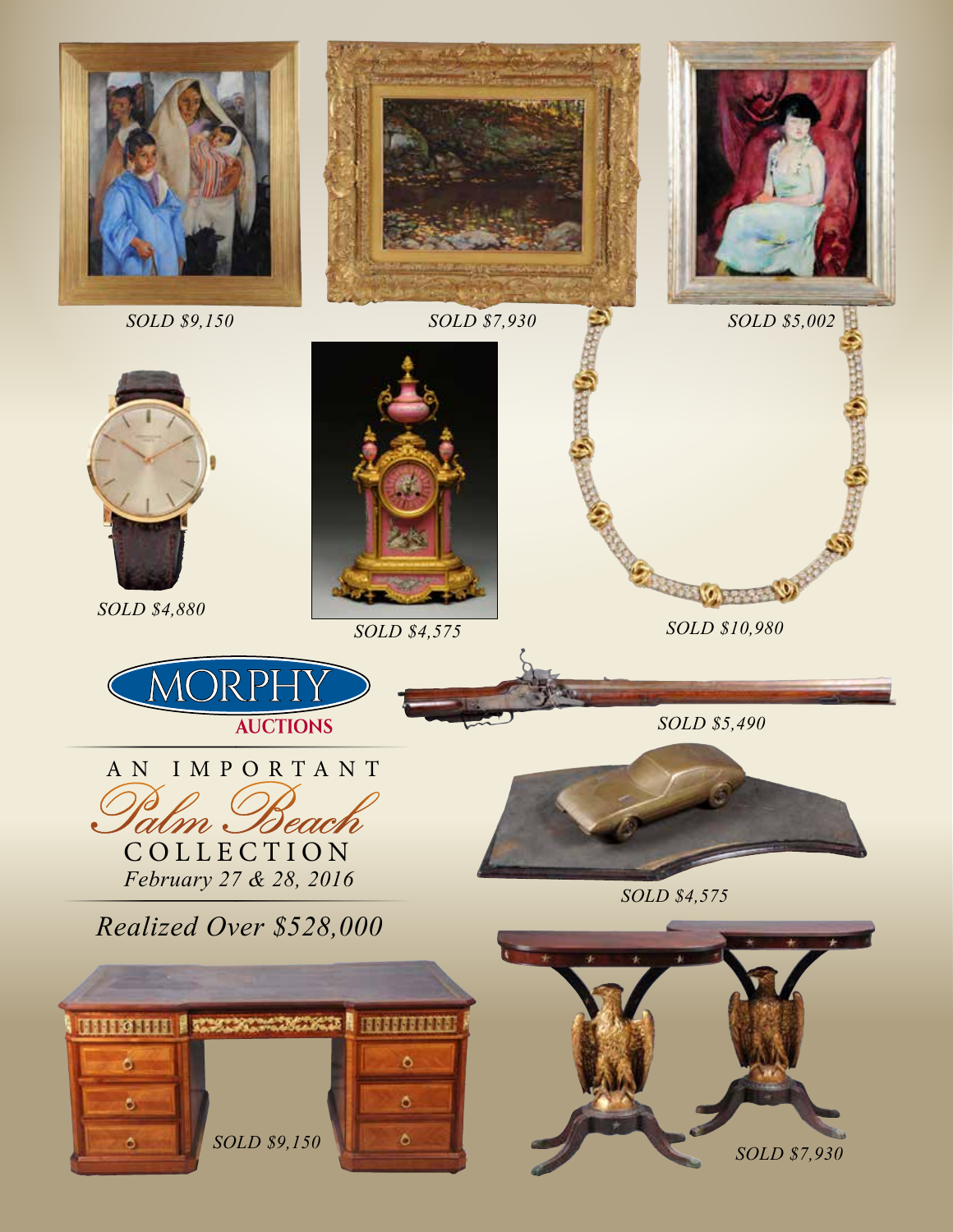| 3                       | \$793    | 130 | \$2,074  | 235 | \$458   | 306 | \$122   |
|-------------------------|----------|-----|----------|-----|---------|-----|---------|
| $\overline{\mathbf{7}}$ | \$3,355  | 131 | \$549    | 237 | \$122   | 307 | \$915   |
| 14                      | \$671    | 133 | \$793    | 239 | \$122   | 308 | \$1,037 |
| 16                      | \$915    | 134 | \$2,318  | 240 | \$244   | 309 | \$793   |
| 19                      | \$214    | 136 | \$183    | 241 | \$336   | 310 | \$610   |
| 20                      | \$2,196  | 137 | \$580    | 242 | \$244   | 313 | \$275   |
| 28                      | \$2,196  | 138 | \$366    | 243 | \$336   | 314 | \$61    |
| 31                      | \$1,586  | 139 | \$305    | 244 | \$61    | 315 | \$153   |
| 33                      | \$732    | 140 | \$1,220  | 246 | \$31    | 316 | \$244   |
| 35                      | \$3,050  | 141 | \$153    | 248 | \$153   | 317 | \$793   |
| $\overline{37}$         | \$488    | 142 | \$92     | 249 | \$305   | 318 | \$122   |
| 38                      | \$1,952  | 143 | \$671    | 250 | \$275   | 321 | \$915   |
| 41                      | \$976    | 144 | \$2,074  | 251 | \$92    | 323 | \$915   |
| 43                      | \$3,660  | 145 | \$610    | 252 | \$183   | 324 | \$153   |
| 46                      | \$1,159  | 146 | \$4,880  | 253 | \$122   | 325 | \$1,464 |
| 50                      | \$2,745  | 149 | \$976    | 255 | \$92    | 326 | \$1,464 |
| 52                      | \$244    | 151 | \$61     | 260 | \$214   | 327 | \$397   |
| 55                      | \$488    | 152 | \$1,586  | 261 | \$793   | 328 | \$854   |
| 56                      | \$488    | 153 | \$1,464  | 263 | \$183   | 329 | \$183   |
| 57                      | \$610    | 156 | \$3,660  | 264 | \$31    | 330 | \$214   |
| 58                      | \$427    | 159 | \$9,150  | 265 | \$122   | 331 | \$305   |
| 59                      | \$732    | 160 | \$1,586  | 266 | \$31    | 332 | \$366   |
| 60                      | \$366    | 161 | \$915    | 267 | \$122   | 333 | \$122   |
| 62                      | \$183    | 162 | \$2,074  | 268 | \$336   | 334 | \$366   |
| 63                      | \$1,952  | 163 | \$1,830  | 270 | \$610   | 335 | \$153   |
| $\overline{73}$         | \$183    | 164 | \$2,745  | 271 | \$549   | 336 | \$488   |
| $\overline{77}$         | \$732    | 171 | \$397    | 272 | \$366   | 337 | \$549   |
| 78                      | \$427    | 173 | \$14,640 | 273 | \$671   | 338 | \$427   |
| 79                      | \$366    | 175 | \$732    | 274 | \$122   | 339 | \$336   |
| 83                      | \$427    | 177 | \$610    | 275 | \$214   | 343 | \$244   |
| 84                      | \$732    | 178 | \$2,745  | 277 | \$244   | 344 | \$122   |
| 85                      | \$610    | 181 | \$305    | 279 | \$1,037 | 347 | \$397   |
| 92                      | \$610    | 182 | \$305    | 280 | \$244   | 348 | \$244   |
| 93                      | \$366    | 185 | \$519    | 282 | \$122   | 351 | \$153   |
| 95                      | \$549    | 186 | \$397    | 283 | \$305   | 353 | \$275   |
| 96                      | \$1,098  | 187 | \$976    | 284 | \$580   | 355 | \$122   |
| 97                      | \$427    | 188 | \$671    | 285 | \$854   | 356 | \$244   |
| 98                      | \$793    | 189 | \$610    | 286 | \$305   | 357 | \$183   |
| 99                      | \$183    | 192 | \$458    | 287 | \$31    | 358 | \$122   |
| 101                     | \$122    | 193 | \$488    | 288 | \$61    | 359 | \$153   |
| 102                     | \$92     | 203 | \$610    | 289 | \$3,355 | 360 | \$397   |
| 105                     | \$2,318  | 205 | \$2,074  | 290 | \$153   | 364 | \$244   |
| 107                     | \$1,952  | 207 | \$2,318  | 291 | \$61    | 365 | \$214   |
| 110                     | \$793    | 208 | \$1,952  | 292 | \$793   | 367 | \$214   |
| 111                     | \$549    | 211 | \$2,745  | 293 | \$915   | 368 | \$61    |
| 112                     | \$671    | 213 | \$3,050  | 294 | \$183   | 370 | \$153   |
| 113                     | \$732    | 216 | \$1,952  | 298 | \$366   | 371 | \$122   |
| 115                     | \$214    | 222 | \$214    | 300 | \$610   | 372 | \$488   |
| 116                     | \$671    | 224 | \$2,440  | 302 | \$488   | 373 | \$488   |
| 117                     | \$10,980 | 227 | \$2,440  | 303 | \$122   | 374 | \$244   |
| 119                     | \$2,745  | 229 | \$1,342  | 304 | \$458   | 377 | \$214   |
| 126                     | \$793    | 234 | \$2,440  | 305 | \$122   | 378 | \$336   |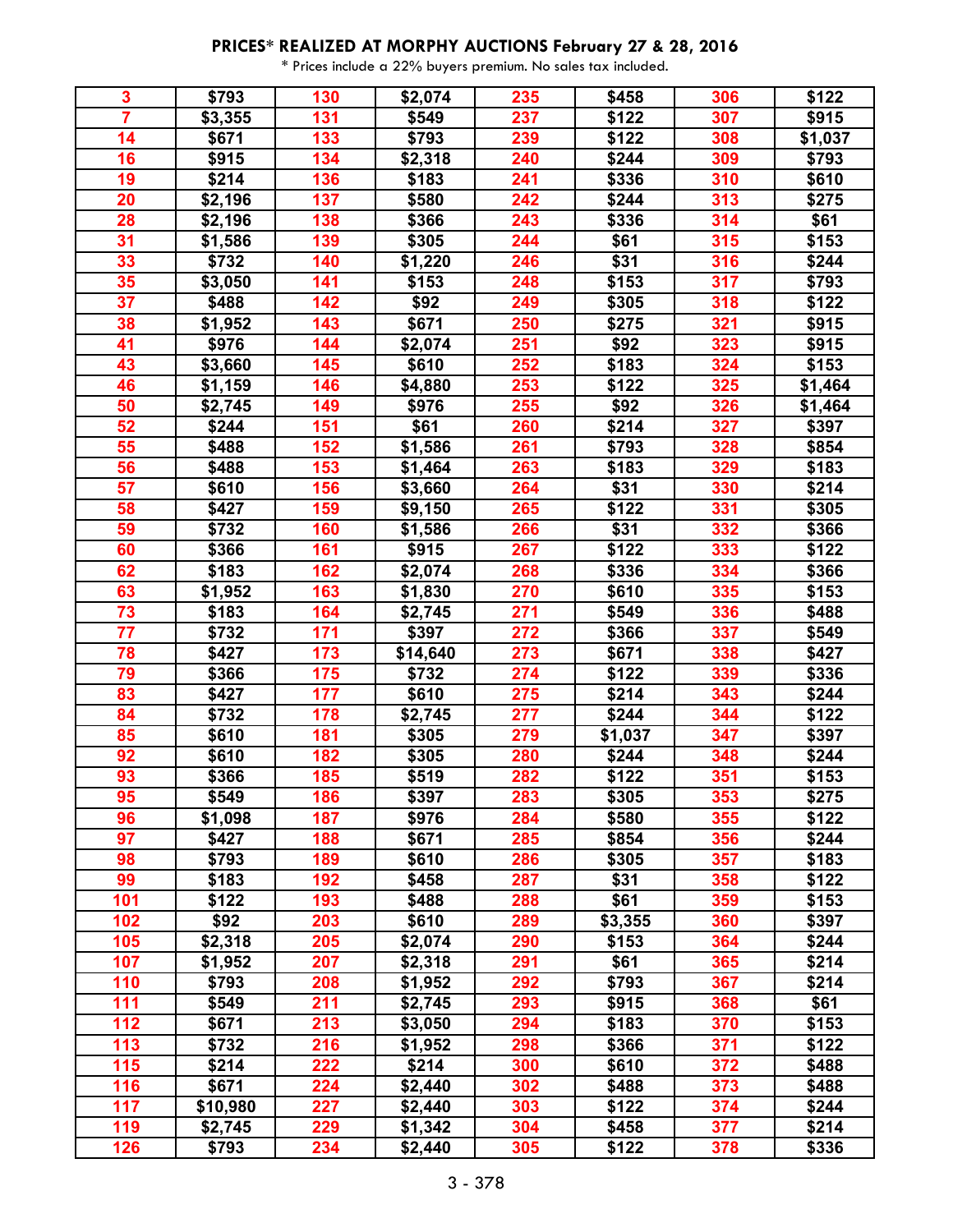| 380  | \$214   | 440 | \$214   | 499 | \$397            | 567 | \$976   |
|------|---------|-----|---------|-----|------------------|-----|---------|
| 382  | \$122   | 442 | \$92    | 500 | \$336            | 568 | \$610   |
| 383  | \$92    | 444 | \$183   | 501 | \$214            | 569 | \$305   |
| 384  | \$92    | 447 | \$1,220 | 502 | \$275            | 571 | \$458   |
| 385  | \$153   | 448 | \$3,355 | 503 | \$92             | 572 | \$1,708 |
| 386  | \$153   | 449 | \$305   | 504 | \$92             | 573 | \$61    |
| 387  | \$488   | 450 | \$397   | 505 | \$275            | 574 | \$336   |
| 388  | \$61    | 451 | \$336   | 506 | \$122            | 576 | \$0     |
| 389  | \$31    | 452 | \$122   | 507 | \$61             | 577 | \$610   |
| 390  | \$183   | 453 | \$244   | 508 | \$61             | 578 | \$610   |
| 392  | \$519   | 456 | \$305   | 509 | \$976            | 579 | \$610   |
| 393  | \$671   | 457 | \$854   | 510 | \$427            | 580 | \$122   |
| 397  | \$0     | 458 | \$305   | 512 | \$122            | 581 | \$854   |
| 398  | \$31    | 459 | \$610   | 513 | \$336            | 582 | \$1,220 |
| 400  | \$519   | 460 | \$244   | 514 | \$397            | 584 | \$1,342 |
| 401  | \$397   | 461 | \$61    | 515 | \$1,586          | 587 | \$976   |
| 403  | \$214   | 462 | \$336   | 516 | \$1,220          | 590 | \$183   |
| 404  | \$244   | 463 | \$183   | 519 | \$793            | 591 | \$183   |
| 405  | \$92    | 464 | \$305   | 521 | \$4,270          | 592 | \$183   |
| 406  | \$92    | 466 | \$336   | 522 | \$3,355          | 593 | \$519   |
| 407  | \$244   | 467 | \$92    | 523 | \$793            | 594 | \$275   |
| 408  | \$92    | 468 | \$61    | 525 | \$122            | 600 | \$92    |
| 409  | \$183   | 469 | \$61    | 526 | \$854            | 601 | \$122   |
| 410  | \$244   | 470 | \$183   | 527 | \$336            | 604 | \$244   |
| 411  | \$397   | 471 | \$92    | 528 | \$397            | 605 | \$671   |
| 412  | \$275   | 472 | \$122   | 529 | \$610            | 606 | \$183   |
| 413  | \$214   | 473 | \$122   | 530 | \$122            | 607 | \$275   |
| 414  | \$122   | 474 | \$305   | 531 | \$122            | 608 | \$122   |
| 415  | \$183   | 475 | \$153   | 532 | \$458            | 611 | \$976   |
| 416  | \$31    | 476 | \$31    | 533 | \$92             | 615 | \$488   |
| 418  | \$1,037 | 477 | \$61    | 534 | \$305            | 616 | \$92    |
| 420  | \$122   | 478 | \$854   | 536 |                  | 617 | \$458   |
| 421  | \$275   | 479 | \$610   | 537 | \$1,708<br>\$153 | 618 | \$305   |
|      |         |     |         |     |                  |     |         |
| 422  | \$397   | 480 | \$1,159 | 538 | \$305            | 619 | \$671   |
| 423  | \$244   | 481 | \$153   | 539 | \$427            | 621 | \$244   |
| 424  | \$336   | 482 | \$153   | 541 | \$366            | 622 | \$732   |
| 425  | \$183   | 483 | \$183   | 543 | \$976            | 623 | \$153   |
| 426  | \$519   | 484 | \$1,342 | 545 | \$305            | 624 | \$793   |
| 427  | \$580   | 485 | \$31    | 549 | \$305            | 626 | \$122   |
| 428  | \$31    | 486 | \$122   | 550 | \$732            | 627 | \$244   |
| 429  | \$336   | 487 | \$519   | 551 | \$1,037          | 628 | \$366   |
| 430  | \$61    | 488 | \$458   | 552 | \$153            | 629 | \$214   |
| 431  | \$1,220 | 489 | \$214   | 553 | \$2,745          | 633 | \$92    |
| 432  | \$458   | 490 | \$153   | 554 | \$580            | 634 | \$122   |
| 433  | \$122   | 491 | \$671   | 555 | \$61             | 638 | \$458   |
| 434  | \$336   | 492 | \$122   | 557 | \$183            | 640 | \$336   |
| 434A | \$1,159 | 493 | \$275   | 558 | \$305            | 641 | \$183   |
| 435  | \$92    | 494 | \$214   | 559 | \$305            | 642 | \$3,660 |
| 436  | \$915   | 495 | \$275   | 561 | \$854            | 644 | \$92    |
| 437  | \$1,342 | 496 | \$244   | 562 | \$336            | 645 | \$92    |
| 438  | \$793   | 497 | \$976   | 565 | \$732            | 646 | \$122   |
| 439  | \$1,464 | 498 | \$61    | 566 | \$3,050          | 647 | \$92    |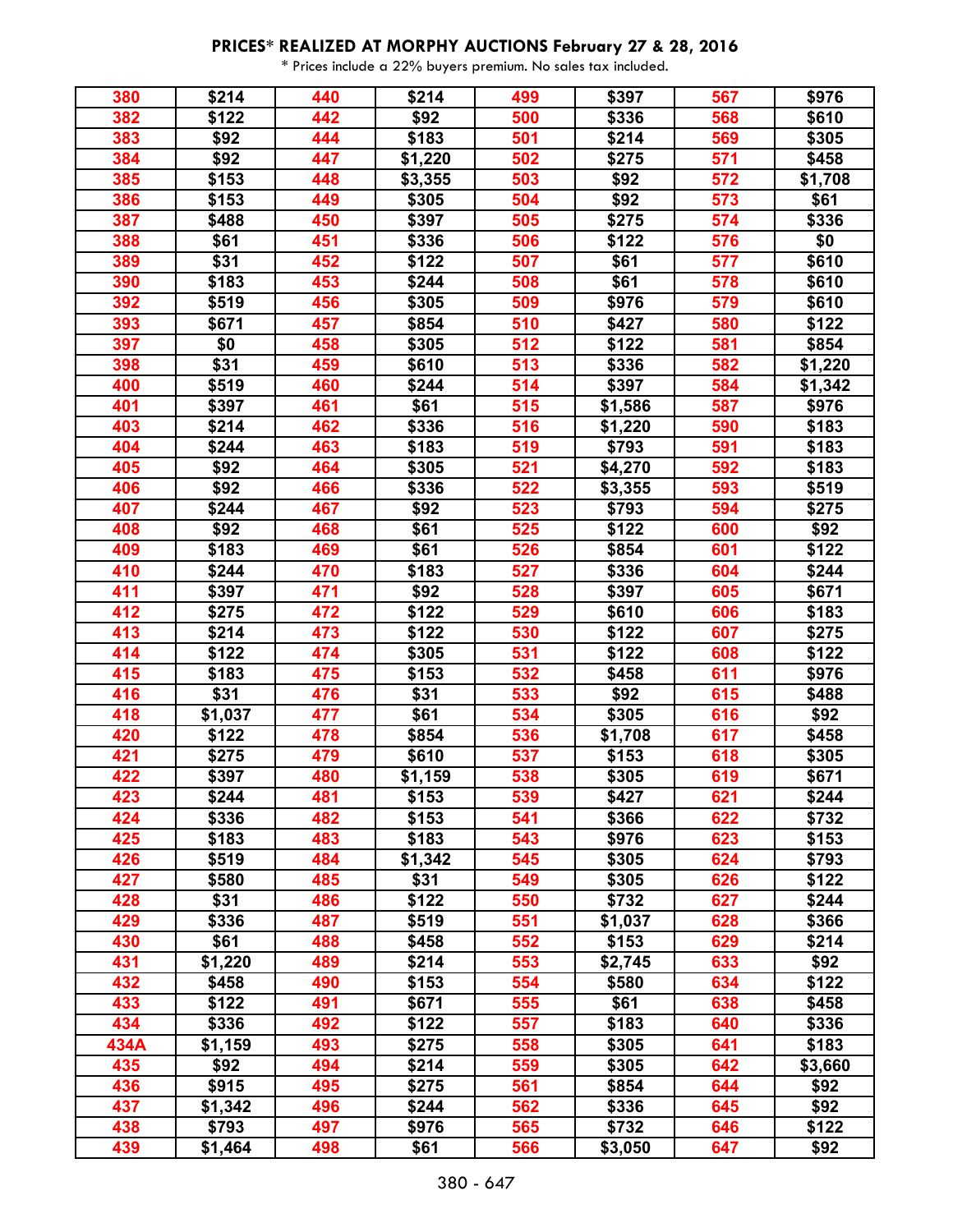| 648 | \$397   | 760 | \$732   | 847 | \$1,464 | 940  | \$1,952 |
|-----|---------|-----|---------|-----|---------|------|---------|
| 649 | \$305   | 762 | \$488   | 848 | \$1,830 | 941  | \$92    |
| 650 | \$793   | 765 | \$671   | 849 | \$458   | 943  | \$1,220 |
| 651 | \$244   | 766 | \$671   | 851 | \$183   | 944  | \$305   |
| 652 | \$580   | 767 | \$1,159 | 852 | \$1,220 | 945  | \$4,270 |
| 653 | \$153   | 770 | \$793   | 856 | \$610   | 946  | \$4,575 |
| 657 | \$3,050 | 771 | \$366   | 860 | \$2,318 | 949  | \$580   |
| 658 | \$305   | 775 | \$366   | 866 | \$976   | 950  | \$153   |
| 659 | \$366   | 777 | \$366   | 867 | \$976   | 951  | \$31    |
| 660 | \$397   | 780 | \$488   | 869 | \$915   | 952A | \$61    |
| 661 | \$793   | 782 | \$1,708 | 873 | \$610   | 953  | \$92    |
| 662 | \$61    | 784 | \$458   | 874 | \$610   | 954  | \$122   |
| 663 | \$793   | 786 | \$671   | 876 | \$1,830 | 955  | \$397   |
| 664 | \$153   | 788 | \$1,464 | 879 | \$7,930 | 956  | \$1,464 |
| 665 | \$153   | 789 | \$458   | 884 | \$1,464 | 957  | \$305   |
| 666 | \$488   | 790 | \$366   | 887 | \$2,318 | 958  | \$92    |
| 667 | \$488   | 791 | \$488   | 892 | \$305   | 959  | \$122   |
| 668 | \$122   | 794 | \$488   | 893 | \$305   | 963  | \$122   |
| 672 | \$92    | 795 | \$244   | 894 | \$3,050 | 964  | \$153   |
| 675 | \$244   | 796 | \$122   | 895 | \$610   | 965  | \$366   |
| 677 | \$5,490 | 799 | \$793   | 897 | \$275   | 966  | \$275   |
| 678 | \$427   | 800 | \$488   | 902 | \$915   | 967  | \$336   |
| 679 | \$549   | 802 | \$397   | 904 | \$1,708 | 969  | \$397   |
| 680 | \$214   | 803 | \$153   | 905 | \$2,318 | 970  | \$31    |
| 701 | \$488   | 804 | \$92    | 906 | \$2,745 | 971  | \$122   |
| 703 | 3671    | 805 | \$366   | 907 | \$2,318 | 972  | \$214   |
| 706 | \$244   | 806 | \$488   | 909 | \$1,220 | 973  | \$183   |
| 707 | \$183   | 807 | \$427   | 911 | \$2,318 | 974  | \$61    |
| 708 | \$183   | 809 | \$214   | 914 | \$915   | 975  | \$214   |
| 710 | \$244   | 812 | \$427   | 917 | \$1,342 | 978  | \$427   |
| 714 | \$153   | 813 | \$671   | 918 | \$732   | 981  | \$61    |
| 716 | \$92    | 815 | \$915   | 919 | \$671   | 982  | \$488   |
| 718 | \$366   | 816 | \$549   | 920 | \$305   | 983  | \$397   |
| 719 | \$305   | 818 | \$1,220 | 921 | \$336   | 986  | \$244   |
| 720 | \$244   | 819 | \$976   | 922 | \$458   | 988  | \$671   |
| 723 | \$793   | 824 | \$732   | 923 | \$336   | 989  | \$214   |
| 724 | \$244   | 827 | \$549   | 924 | \$183   | 990  | \$427   |
| 725 | \$366   | 828 | \$2,318 | 925 | \$122   | 991  | \$397   |
| 726 | \$488   | 829 | \$488   | 926 | \$122   | 992  | \$153   |
| 731 | \$366   | 831 | \$305   | 927 | \$61    | 993  | \$305   |
| 734 | \$671   | 832 | \$671   | 928 | \$183   | 994  | \$244   |
| 737 | \$915   | 834 | \$1,220 | 929 | \$153   | 994A | \$458   |
| 738 | \$488   | 835 | \$915   | 930 | \$244   | 995  | \$61    |
| 741 | \$610   | 836 | \$610   | 931 | \$214   | 996  | \$153   |
| 742 | \$366   | 838 | \$214   | 932 | \$214   | 997  | \$214   |
| 746 | \$671   | 839 | \$793   | 933 | \$122   | 998  | \$183   |
| 747 | \$915   | 840 | \$610   | 934 | \$366   | 1000 | \$580   |
| 749 | \$549   | 841 | \$427   | 935 | \$519   | 1001 | \$305   |
| 751 | \$488   | 842 | \$366   | 936 | \$336   | 1002 | \$427   |
| 753 | \$549   | 844 | \$397   | 937 | \$244   | 1003 | \$61    |
| 756 | \$1,342 | 845 | \$153   | 938 | \$671   | 1004 | \$427   |
| 759 | \$366   | 846 | \$397   | 939 | \$397   | 1005 | \$214   |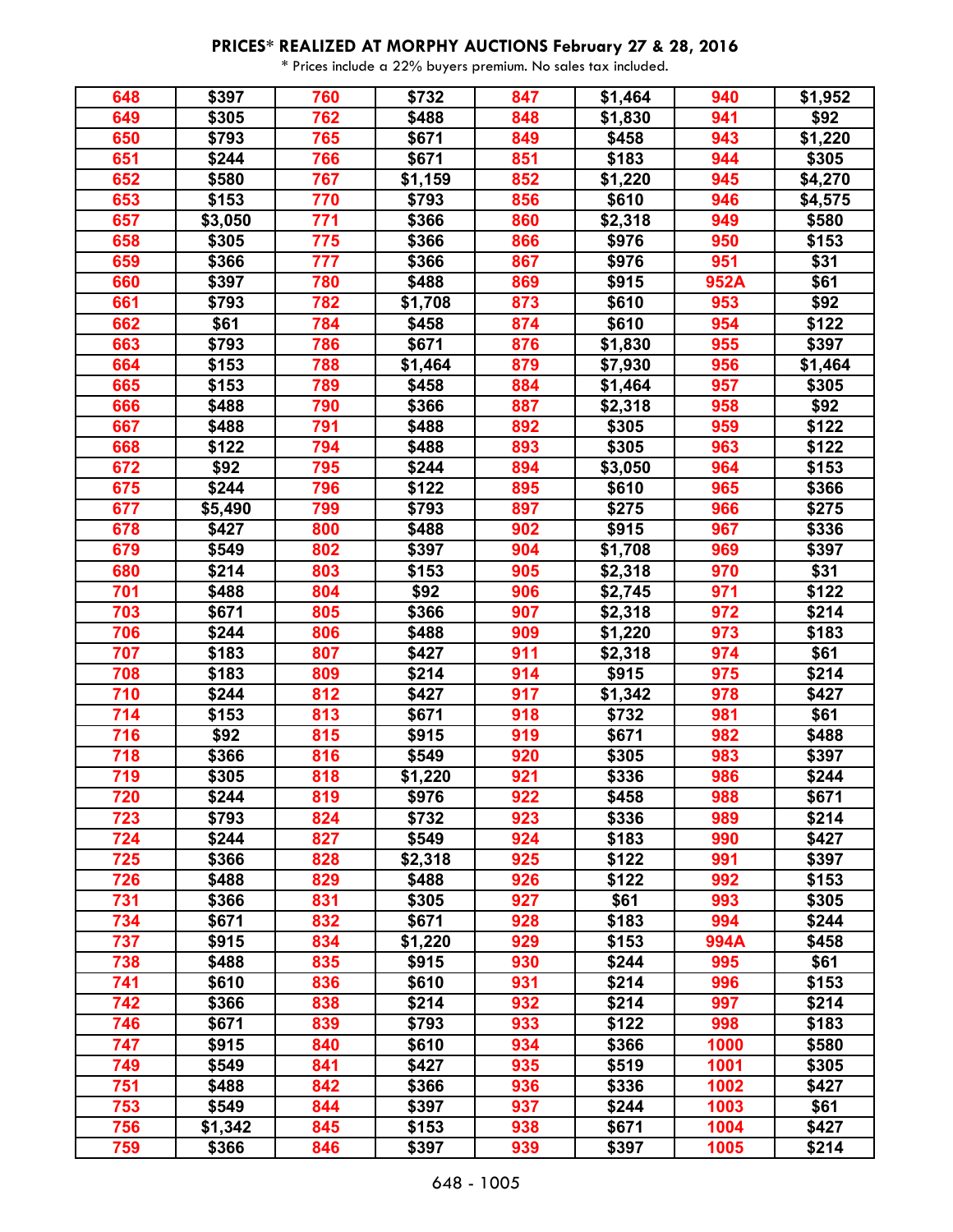| 1006 | \$275            | 1071 | \$244               | 1134         | \$92    | 1188         | \$92    |
|------|------------------|------|---------------------|--------------|---------|--------------|---------|
| 1007 | \$153            | 1072 | \$305               | 1135         | \$92    | 1190         | \$671   |
| 1009 | \$122            | 1073 | \$488               | 1136         | \$92    | 1191         | \$244   |
| 1011 | \$61             | 1074 | \$92                | 1137         | \$61    | 1192         | \$122   |
| 1012 | \$153            | 1075 | \$488               | 1138         | \$92    | 1193         | \$1,037 |
| 1013 | \$122            | 1076 | \$397               | 1139         | \$61    | 1194         | \$122   |
| 1014 | \$976            | 1078 | \$122               | 1140         | \$122   | 1195         | \$92    |
| 1015 | \$183            | 1079 | \$92                | 1141         | \$153   | 1196         | \$92    |
| 1016 | \$183            | 1080 | \$458               | 1142         | \$92    | 1197         | \$122   |
| 1018 | \$305            | 1081 | \$610               | 1143         | \$92    | 1198         | \$122   |
| 1019 | \$122            | 1082 | \$488               | 1144         | \$31    | 1199         | \$183   |
| 1020 | \$427            | 1083 | \$397               | 1145         | \$92    | 1200         | \$305   |
| 1021 | \$915            | 1084 | \$183               | 1146         | \$92    | 1201         | \$1,464 |
| 1023 | \$244            | 1087 | \$458               | 1147         | \$122   | 1202         | \$275   |
| 1024 | \$305            | 1088 | \$488               | 1148         | \$122   | 1203         | \$153   |
| 1025 | \$153            | 1089 | \$397               | 1149         | \$61    | 1204         | \$92    |
| 1026 | \$153            | 1092 | \$122               | 1150         | \$61    | 1205         | \$244   |
| 1027 |                  | 1093 |                     |              | \$92    |              |         |
| 1028 | \$1,830<br>\$183 | 1094 | \$275               | 1151<br>1153 |         | 1206<br>1207 | \$5,490 |
| 1030 |                  | 1095 | \$61                |              | \$61    |              | \$4,575 |
|      | \$580            |      | \$183               | 1154         | \$183   | 1208         | \$3,660 |
| 1031 | \$61             | 1096 | $\overline{\$}$ 122 | 1155         | \$31    | 1209         | \$214   |
| 1032 | \$61             | 1097 | \$61                | 1156         | \$92    | 1211         | \$3,355 |
| 1033 | \$580            | 1098 | \$305               | 1158         | \$31    | 1212         | \$61    |
| 1034 | \$92             | 1099 | \$549               | 1159         | \$92    | 1214         | \$854   |
| 1035 | \$336            | 1100 | \$122               | 1160         | \$122   | 1215         | \$61    |
| 1036 | \$92             | 1101 | \$397               | 1161         | \$61    | 1216         | \$153   |
| 1037 | \$61             | 1102 | $\frac{1}{1}$ \$397 | 1162         | \$153   | 1217         | \$1,708 |
| 1038 | \$122            | 1106 | \$92                | 1163         | \$153   | 1218         | \$671   |
| 1039 | \$61             | 1107 | \$61                | 1164         | \$92    | 1220         | \$275   |
| 1040 | \$92             | 1108 | \$61                | 1165         | \$153   | 1221         | \$458   |
| 1041 | \$122            | 1109 | \$275               | 1166         | \$183   | 1223         | \$336   |
| 1042 | \$183            | 1110 | \$519               | 1167         | \$183   | 1224         | \$427   |
| 1043 | \$183            | 1111 | \$153               | 1168         | \$61    | 1225         | \$1,098 |
| 1044 | \$122            | 1112 | \$519               | 1169         | \$153   | 1227         | \$610   |
| 1047 | \$122            | 1113 | \$336               | 1170         | \$31    | 1228         | \$305   |
| 1048 | \$244            | 1114 | \$488               | 1171         | \$275   | 1229         | \$458   |
| 1050 | \$275            | 1115 | \$366               | 1172         | \$122   | 1230         | \$610   |
| 1053 | \$92             | 1116 | \$793               | 1173         | \$214   | 1232         | \$793   |
| 1054 | \$61             | 1117 | \$519               | 1174         | \$519   | 1233         | \$153   |
| 1056 | \$397            | 1118 | \$92                | 1175         | \$214   | 1234         | \$427   |
| 1058 | \$92             | 1119 | \$2,074             | 1176         | \$92    | 1236         | \$610   |
| 1059 | \$92             | 1122 | \$366               | 1177         | \$61    | 1237         | \$671   |
| 1060 | \$183            | 1123 | \$366               | 1178         | \$793   | 1238         | \$2,318 |
| 1061 | \$732            | 1125 | \$305               | 1179         | \$61    | 1241         | \$610   |
| 1063 | \$92             | 1126 | \$854               | 1180         | \$183   | 1243         | \$2,745 |
| 1064 | \$153            | 1127 | \$214               | 1181         | \$92    | 1245         | \$3,355 |
| 1065 | \$153            | 1128 | \$92                | 1182         | \$61    | 1246         | \$2,440 |
| 1066 | \$305            | 1129 | \$183               | 1183         | \$61    | 1247         | \$2,196 |
| 1067 | \$671            | 1130 | \$336               | 1184         | \$183   | 1249         | \$7,930 |
| 1068 | \$854            | 1131 | \$61                | 1185         | \$153   | 1251         | \$1,708 |
| 1069 | \$92             | 1132 | \$397               | 1186         | \$183   | 1252         | \$976   |
| 1070 | \$183            | 1133 | \$122               | 1187         | \$1,159 | 1253         | \$1,037 |
|      |                  |      |                     |              |         |              |         |